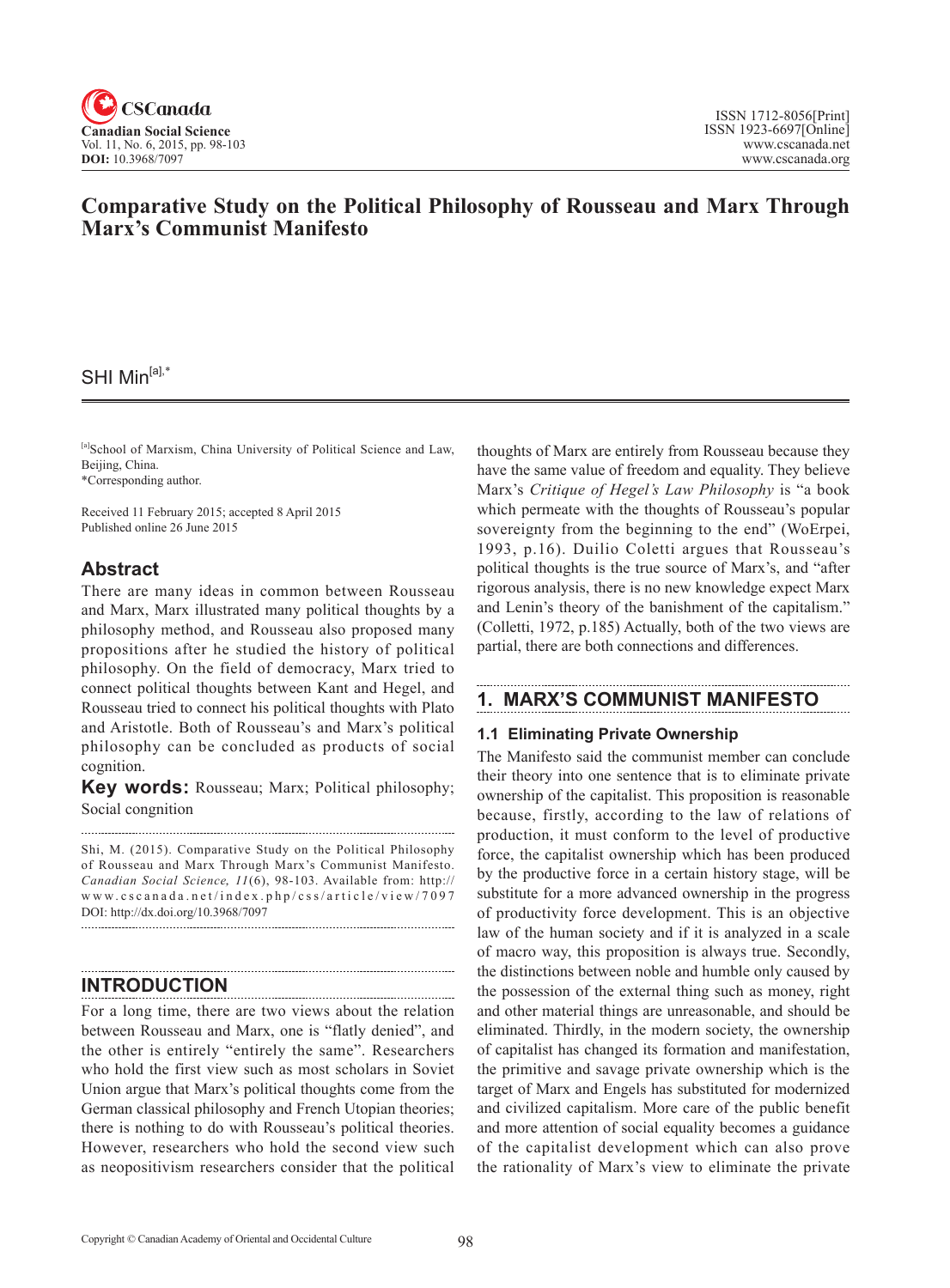ownership. However, there are also several aspects need further study.

Firstly, to eliminate the private ownership, it needs some particular social history conditions, specially the highly developed productive forces. In 1848, the development of the social productive force is far from this condition that was why Engels in his later years acknowledged that: "The history has improved us and the human who has the same opinion like us are wrong, the history clearly manifests that the status of the European social development is far from mature and cannot eliminate the capitalist produce process; history has improved this by the economic revolution. From 1848, the economic revolution went through Franc, Austria, Hungary, Poland and all the continent of the Europe, especially in German; it became the first first industrial country. All these developments should base on the capitalist, and it is obvious that the capitalist still has a huge potential for growth." (Marx, 1995, p.23) Even when Engels wrote this introduction in the year of 1895, the victory for proletariat to obtain was till an illusion. The Manifesto asserts that in the mid-nineteenth century, capitalist private ownership will hinder the development of productivity force, however the facts of the history show some opposite phenomenon that after 160 years, capitalist still have its development space. To a large extent, Marx and Engels have made a wrong judgment which took the capitalist with strong vitality as the capitalist in its dying state. Beside this, the practices of many other countries can prove that the method "to collect all the product tools into the organization which has been established by the proletariat" is not feasible. For instance, in the primary stage of China's socialist construction which does not have the ability to eliminate private ownership, president Mao tries to limit and eliminate the development of China capitalist, however, the consequences are not satisfied. And at one point must be made clear is the capitalist should be eliminated in the Manifesto is not all the kinds of capitalist, but only the capitalist which can directly hinder the social development. And for a long period of the primary stage of socialism, the mixed ownership including capitalist ownership should be adopted. More importantly, the elimination of capital ownership should be a natural progress rather than simply discard, this will be a long period, firstly, and the highest attention of the property and the responsibility system should be retained, because this is the reason why private ownership could exist for thousand years. Secondly, the small economy scale, limitation of individual and frequent conflicts between each individual should be eliminated by utilizing mass collaboration, revenue sharing and scale economy of public ownership. So the scientific ownership in the future should be a recombination of private ownership and public ownership, just like what Marx has written in "Capital": "To re-establish a kind of individual ownership on the basic of the joint occupation of product material"

(Marx, 1995, p.289). Secondly, according to the theory of communist party, their aim is to realize the all-round development of human being, and to eliminate the capitalist ownership is just a means and the latter should be subject to the former. So only to conclude the party's theory as a means to build socialism is unreasonable. Engels acclaimed in his later years that if to describe the characteristic of future society in one sentence, no one is much better than the sentence in the "Communist Manifesto": "The development of all the individuals should be based on the development of each individual." (Marx, 1995, p.56) And this sentence can further represent the theory of party than "to eliminate capitalist ownership".

### **1.2 History of Classes Struggles**

The Manifesto tells us from the history that can be recorded by the literalness, all the history of the society is the history of classes' struggles. During the struggles, some classes win and some classes lose. To explain the history through this view is the method of historical materialism, otherwise, to adopt the opposite view to explain the history is the method of historical idealism. How to accurately understand this proposal? Firstly, the conception of class struggles should be clarified. As a general understanding, conflicts of classes can be divided into two categories, one is antagonistic conflicts another is non-antagonistic conflicts. Classes' struggles particularly refer to the antagonistic conflicts which mean the conflicts exist in the fundamental interests of each class. The conflicts between capitalist and proletariat are antagonistic, as well as the conflict between the mass and the terrorist who seriously harm the society, however the latter is a most special condition and should not be amplified. It cannot be considered that as long as there are classes and conflicts, there are classes' struggles. Now we can make a concrete analysis of this proposition. On one hand, it has the historical rationality and objective basis. In 1848, capitalism was in a status of primitive savage development especially in the country of England, France, German and Italy. The capitalist exploits the proletariat ruthlessly, and the life of the proletariat was miserable so the conflicts between these two classes occurred frequently. On the other hand, this proposal is still questionable. Firstly, this proposal clearly highlights the distinction, antagonism, conflicts and neglects the aspects of unity, cooperation, interact. However, the rationality of this proposition can only exists in the special history period of classes contradiction and in a peaceful period, this proposal has some deviation, because class is the distributive product, the distribution and the cooperation are the two side of one coin, they cannot be independent from each other. The same relationship of cooperation and complementation could exist between the different classes, which mean all the classes have their reason to exist in a special history period. So only to emphasize the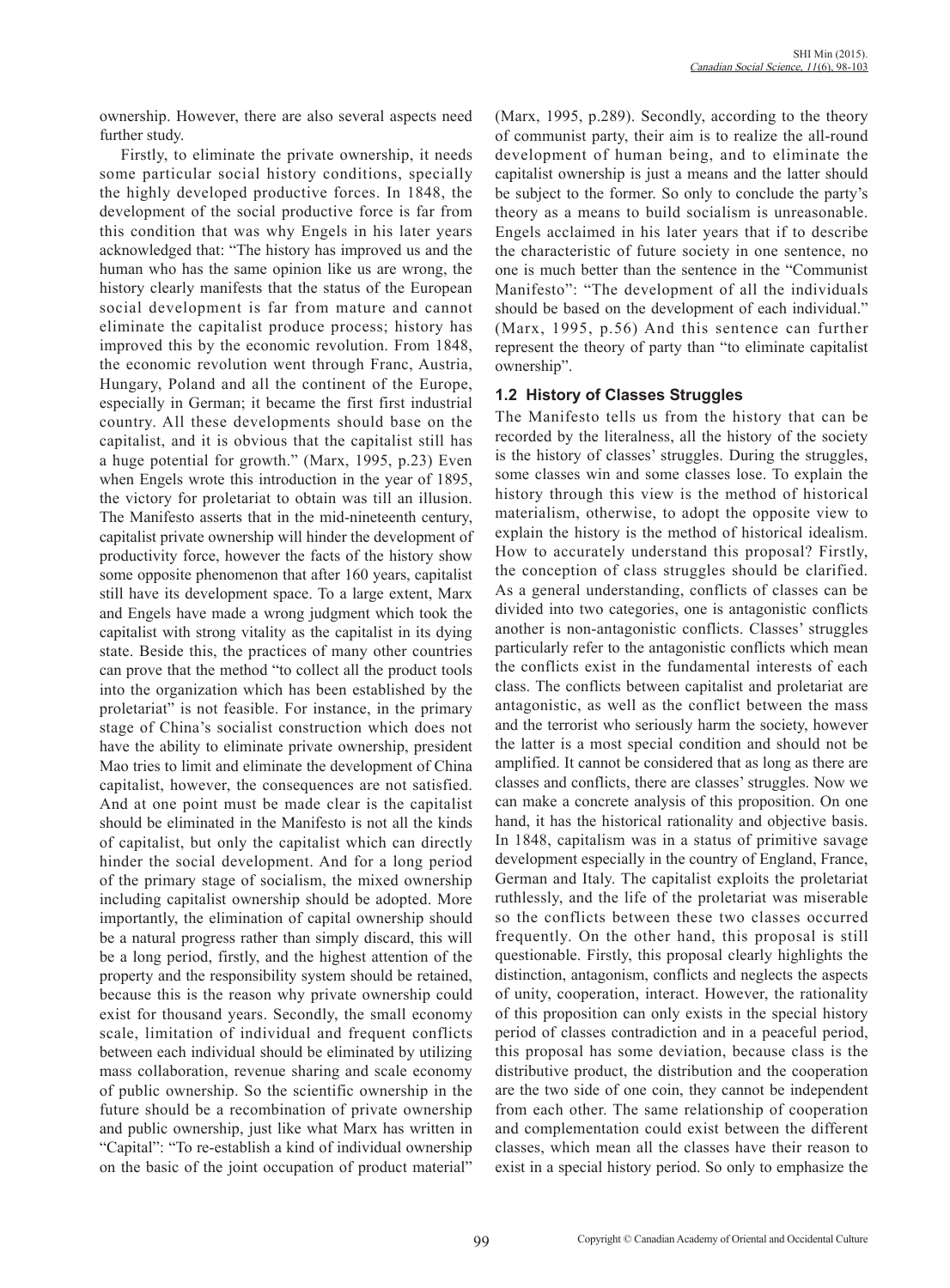contradiction and ignore the unity is partial in the theory and harmful in the practice. In the modern society, both the employers and the employees are needed. Between them, there are not only the contradictions of the property occupation, income inequality, distribution unfairness, but also the complementation which can reflect from the work opportunities provided by the employers for the employees which can release their potential of labor and the profit produced by the employees which can manifest the perfect management ability of the employers. The right policy should be adopted, and the policy should be designed on the basis of the entire individuals' interests, within the framework of the law, and the government should try to encourage both labor and capital to make profit. Secondly, the contradictions between slaves and slave owners, peasants and landowners, workers and capitalist are not entirely irreconcilable. For an example, in the social transformation period when the feudal systems are replaced by the capital system, workers and the capitalist are confronted with the same enemy, there is uniformity between these two classes, and the united front could come into being. It can be concluded that the history of human society is filled with the un-agonist conflicts and agonist conflicts between different classes, rather than only the agonist conflicts of the classes, otherwise, it is not available to understand the prosperity and stability in the history.

Beside these two propositions, there are still other proposals need to be reconsidered in the Manifesto, such as "the ruling thought of any historical period is nothing but the ruling class ideology". To sum up, this is a fact judgment which accord with the history development, and not a value judgment according to which we should build the human thoughts. In the primary stage of the socialism, even in the guidance of Marxism theory, the culture of a nation must be diverse, and in the mature period of the socialism or the period of Communism, there should not be any guidance theory or ideology theory for the social construction, all the thoughts should exist with harmony.

### **1.3 Thoughts of Ruling Class**

In the Manifesto, a sentence can be found that: "The ruling thoughts of any period are nothing but the thoughts of the ruling class." There are several aspects should be paid attention. Firstly, this proposition refers to the classical society which both exists the ruling class and the ruled class. Due to the complete occupation of the productive materials in the aspects of economy, politics and spirits, the ruling class can easily organize the theorists to compile their own thoughts which can maintain social stability. However, this is just a judgment of fact, which conforms to the reality of classical society history, but, it is not a judgment of value, that means this proposition should not be praised and advocated. If the monism of the ruling thought has been promoted, the only result should be the cultural autocracy which is an exploitation of

individuals' cultural rights and a deception combined with false public interests. In contemporary world, democracy has been a trend of the development orientation, and with the help of the technology, all information can be transferred swiftly and rapidly, in this condition, all the behaviors to positive affirm the ruling class thoughts should be nothing but the remnants of feudalism. In the modern society, the conception of the ruling thought should be changed, it must represent the interests of all the individuals not only the main classes or stratums and be compatible with all the reasonable ideals, and the essence of these thoughts should be common value. This means to confirm the leading role of Marxism theory cannot rely on the forcible indoctrination but the value of truth and the strength of justice. The experience of the failure of Soviet regime should be learned, the main reason of its collapse is the occupation of the property, power, and truth by the minority. The ideology of Soviet has already been separated from the will of its nation before the regime dissolution, and the division and conflict of the ideology is the precursor of the regime perdition.

Beside the three propositions, there are also many other points which are worthy to be reconsidered. For example, Marx said: "The character of communism is not to eliminate the general ownership but the ownership of capitalist." Many researchers complain that to submit the property of one's own by the way of hard work is not justice. However, they have made some mistake in this sentence. To eliminate the capital ownership doesn't equal to eliminate the private property.

## **2. COMPARE WITH ROUSSEAU**

## **2.1 Theory of Nation**

The theory of nation and country is an important part of the political theory. The differences and the most distinctive aspect of Rousseau's theory is his proposition which opposes to explain the origin of the country and law by simply violence theory. He says: "The relationship of the slavery is formed by the interdependence and the need for each other, so one cannot be slaved by another before he cannot live without the person who wants to enslave him." (Rousseau, 1962, p.108) The theory of social contract is not a scientific worldview or history view, however, the rational elements exist it is the view that a special social relation is the premise of the slavery. Under a natural state, all men are free and equal and isolate, without any connection with the society. With the development of the private ownership, the inequality of human nature has been substituted for the inequality of property, and the further development of the inequality of property can give rise to the huge gap between the rich and poor. In order to reconcile the conflicts between the rich and the poor, law and country have come into being. Just like Rousseau has said: "Society and law can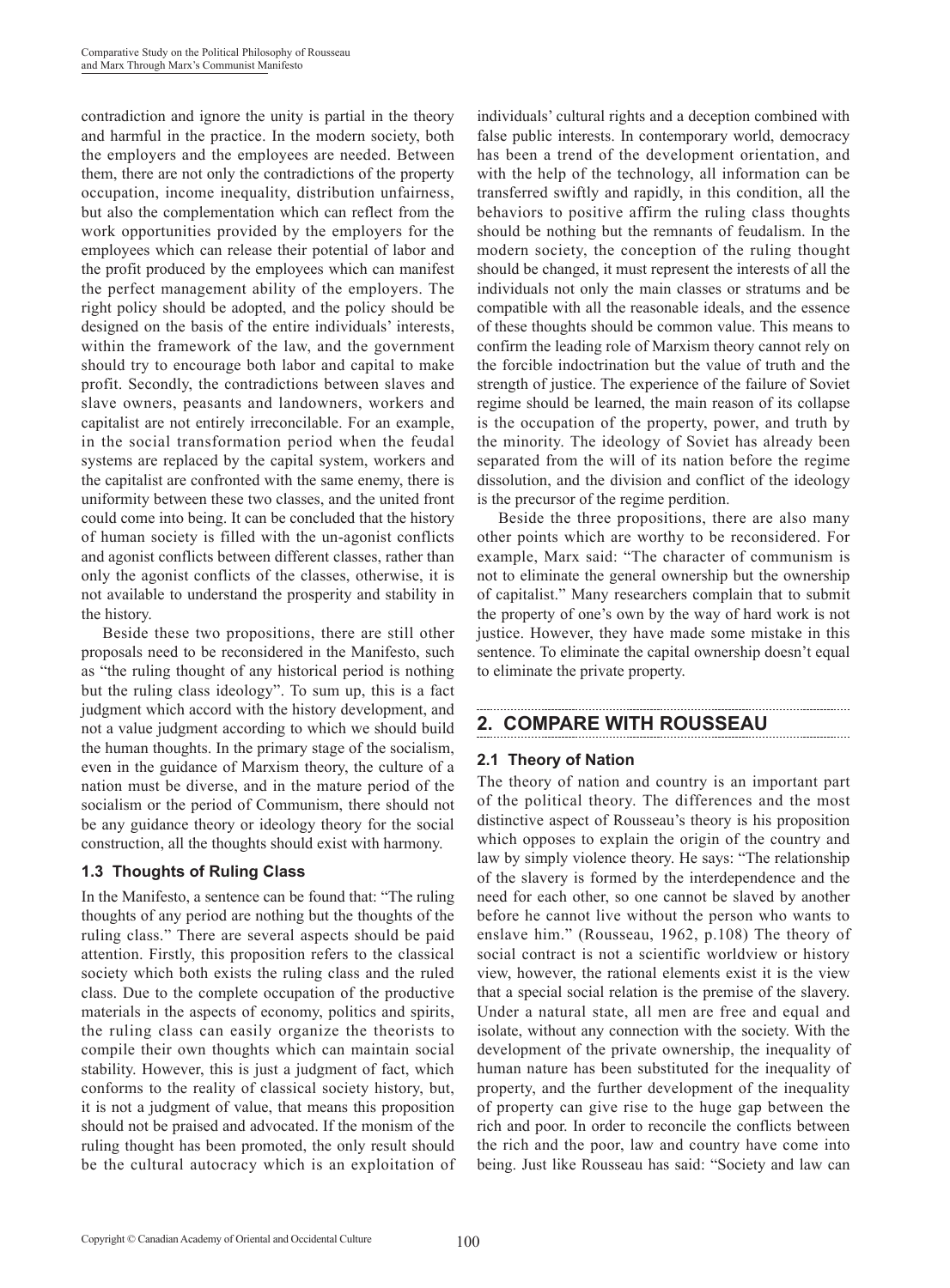give new bondage to the weak and give new power to the rich, they eliminate the freedom of potential permanently and make sure the freedom cannot be restored, they also permanently confirm the law which can protect the private property and unequal right." (Rousseau, 1962, p.128) Rousseau does not limit himself with the view of politics; he tries to understand the origin of the state through the view of social economy and the material life status. He has discovered that the reach need more protects by law than the poor, the products of the country to do more good to the rich than to the poor. In a sense, Rousseau has discerned that country is the product of the class antagonism and a new method controlled by the ruling class to oppress and exploit the oppressed class, however, he still explain the county with the theory of social contract, he does not find out the true objective foundation of the state origin.

The same as Rousseau, Marx discusses the term of state through the view of social economic relation and life style, but what differences are the real country origin Marx has revealed is based on the distinction of the state and the civil society which has been proposed by Hegel. Marx objects to Hegel's method to illustrate the difference between civil society and state from the aspects of ethics spirit. Marx takes the civil society and the state as the different field of the human life, civil society is the material field and the economic foundation of the human life; the state is the political field in the human life which has been determined by the civil society. Marx further points out that both civil society and state are the products of the development of private ownership and classes, in the late primitive society, with the development of the productivity and distribution, the private ownership and the classes come into being, the private interests and the general interests gradually split and opposite to each other, in order to coordinate the social contradiction, there need a public organization which can represent the interests of the whole society, and the name of this organization is state. From the external form, state can reflect all individuals' interests; however, it substantially contains various conflictions between different classes and stratums (Marx, 1995, p.245). State as an imaginary community is based on the distribution, and to meet both the needs of class ruling and social management.

Rousseau only proposes the hypothesis about the state origin which is based on the philosophy theory of social contract; however, Marx tries to propose the scientific theory of state origin on the basis of archaeological results, scientific facts, and new historical materialism. Marx's thoughts of state origin go beyond the theory of confliction and integration; it is a unity of the theories about conflicts and integration.

### **2.2 State Function**

Rousseau's first work is to strictly distinguish the conception of "state" and "government"; he proposes

that the two organizations have different functions and meanings. He considers the state is representations of the public will, however, government is mediation between the public and the sovereign and it is responsible for enforcing the law, maintaining the social order, and political freedom. The state exists for itself but government exists for the sovereign. So Rousseau argues that: "the person who has the administrative power is not people's master but people's servants, they can be authorized or recalled as long as the people want to." (Rousseau,1998, p.88) Rousseau believes the aim of the government is to rationally use the power to benefit all nations otherwise, the government is illegal. But at the same time the government community should has the character of independence and flexibility, should has some quality which is radically different form the state community, and can encourage all the members to cooperate to complete government's goal. In *Critique of Hegel's Philosophy of Right*, Marx has pointed out the same view that we should distinguish the government and the state, because "the government and the state are parallel, but the government is a false state. It is just a formalism of state, and in this organization, people's interests and the private interests come into conflict." (Marx, 1995, p.342)

Next, Rousseau criticizes the oppression and enslavement in the feudal society, the human alienation from the society and the state and provides an ideal solution which is to establish a democratic republic state on the basis of the true contract theories. According to Rousseau, the fundamental characteristic of the state is its possession of sovereign, it cannot be divided and it is more important than the individual. The main duty of a state is to protect the benefits of its members'; its main functions are legislation, nomination, and supervision. The state can limit, change or recall the power it has authorized to the government at any time. However, the problem is Rousseau has not radically distinguished the state from civil society, in his view; the civil society is a political society or a political country which is opposed to the natural status. That's why Rousseau's theories about the state and the government functions are lack of contexts.

Marx does not analyze the term of state and its functions like Rousseau in aspects of abstraction. Marx uses the method of new materialism and proposes duality theories of the state functions which have radically surpassed Rousseau's theories about the state functions. According to the view of class analysis, Marx has discerned the state functions of class ruling and oppression. He points out that the general interest of the state has represented is a kind of special interest which is covered by the illusion of general interests, it is the interests of the ruling class and it determined the classic nature of a state. Marx discovers that no matter the initial stage of a state that generates with the social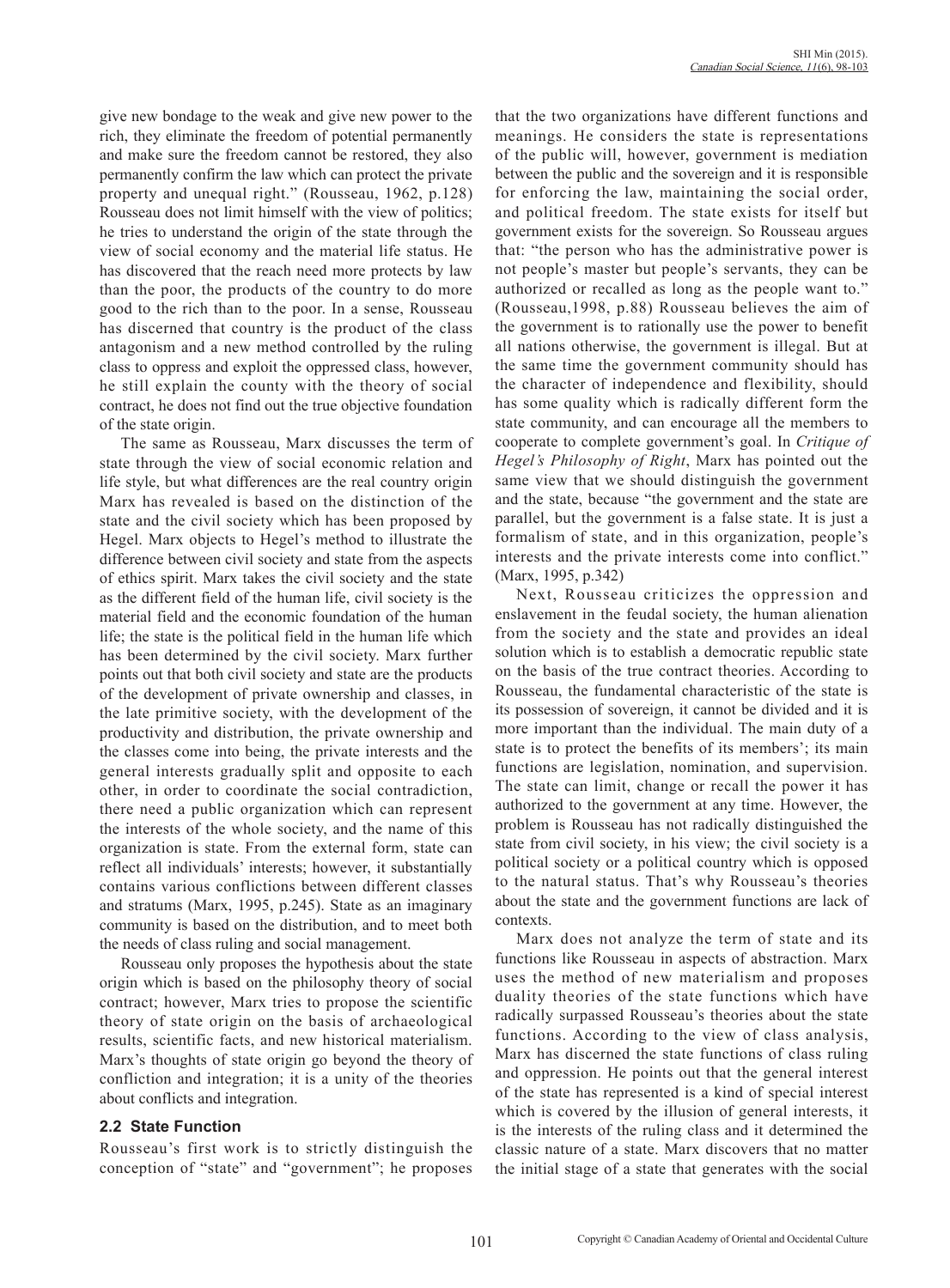development or a primary stage which generated after the new class overcomes the old class, objectively, the state is influenced by different classes and stratum's will which determines that the state must meet the different needs from different classes and protect their basic profits. This means a state does not only has the function of oppression, but also has the function of reconciliation of the social contradictions, and the latter is the basis of the former. "The political ruling is based on the social functions of a state, and political ruling can only exist in the progress of implementing social functions." (Marx, 1995, p.341) So Marx concludes that a state has dual functions, first is the tool of class ruling and class oppression, the second is the tool to coordinate different needs and avoid the disillusion of the country.

### **2.3 State's Development and Its Perish**

Doesn't like the classic politician who takes the government as a primary consideration, Rousseau believes the government is a derived products of the sovereignty and an intermediary between the individuals and the sovereign. Rousseau's conception of government has the same meaning to the conception of modern state. He believes the fewer functions the government has the better life the individuals can obtain. This means more development of the democracy, the more strict and perfect the social control on the state, so that the state can only represent the will of all the individuals and cannot pursuit its own profits.

Marx has inherited Rousseau's basic principles about the government and state and surpassed the limitations of Rousseau's political liberation, proposed the liberation of all human beings, because Marx believes with the development of productivity, the government and the state will perish, "in order to overcome the conflicts between the public interests and the private interests, the state must eliminate itself." (Marx, 1995, p.269) Marx has explicitly pointed out that the laboring class should create a new association in which there were no classes and classes' conflictions in the progress of the social development to substitute for the sovereign in the old civil society. What Marx wants to cancel is not the general state; it only refers to the state which has the characteristics of the class ruling and class oppressions. In Marx's view, through the proletariat revolution, the government which is used for oppression will be eliminated; the rational functions of the old regime should be inherited by the new class. When the class ruling has been canceled, the political state will also not exist anymore, so the object of the revolution is not to eradicate the state itself, but the violent organizations.

It is important that when we distinguish government from the state, we should not focus all the attentions to their theories, we must pay attention to the background of these theories; otherwise, our research cannot grasp both the true value and the objective history. Rousseau lives in the period of late feudal autocracy and early capitalism,

the new social economic relations are in the embryonic state. That is why the Rousseau's social contrasts can be manifested as "a rational state" in his social practices. However, Marx lives in a period of free competition of capitalist; he clearly discerns that the bourgeoisie thinkers including Rousseau who proposes the "equal requirements" and the "rational state" are nothing but the equality and freedom of commodities and their owners, what they really want is just capitalist democracy republic.

### **2.4 Theory of Democracy**

Democracy is the unremitting pursuance of the human life, and it is the most important part of Rousseau's political theory. Marx's democracy theory of the proletariat and scientific socialism has something in common with Rousseau's bourgeoisie democracy, but there is still some significant difference between them. In order to reflect the public will, to guarantee individual freedom and equality, Rousseau proposes a public sovereignty with revolution. He believes the sovereignty of the nation and the people are two aspects of the same thing, the total will of the society must be the public will of all the individuals. Based on this promise, Rousseau proposes four principles. The first is the untransferable of the sovereign, because what can be changed is the power, not the sovereignty which represents the entire nation's will. The second is the indivisible of the sovereign, because the division of the sovereigns is closely connected to the function of the law and the position of the individual. Rousseau resolutely denies the theories of the separation of powers. He argues that the separation of the three powers is just misunderstood the relation between the nation and the government. They consider the product which has been derived from the sovereigns as the element which consists of it. The third is the un-represent of the sovereigns which means Rousseau does not agree the representative system. Senators cannot exercise legislative power on behalf of the nation; they just can represent the individuals to exercise the administrative power. The fourth is the supreme of the sovereigns. Rousseau believes the sovereigns are constructed under the public will, which can formulate or abolish the law. In *Social Contract Theory*, Rousseau endows the law a unique meaning, he argues the legislative power must belong to the entire nation and the legislator must have a high quality of morality. However the terms of the public will, sovereign, and law have not been clearly defined in Rousseau's works. So many of his ideas have been adopted by the government and deduct into new political thoughts to limit other's political rights such as the period of Jacobins' dictatorship.

Marx has made some changes to basics of Rousseau's political theories, and the method he uses most frequently is his historical materialism. Through this method, Marx discovers that the "public will" of each individual in the classical society is impossible, to grasp and exercise the